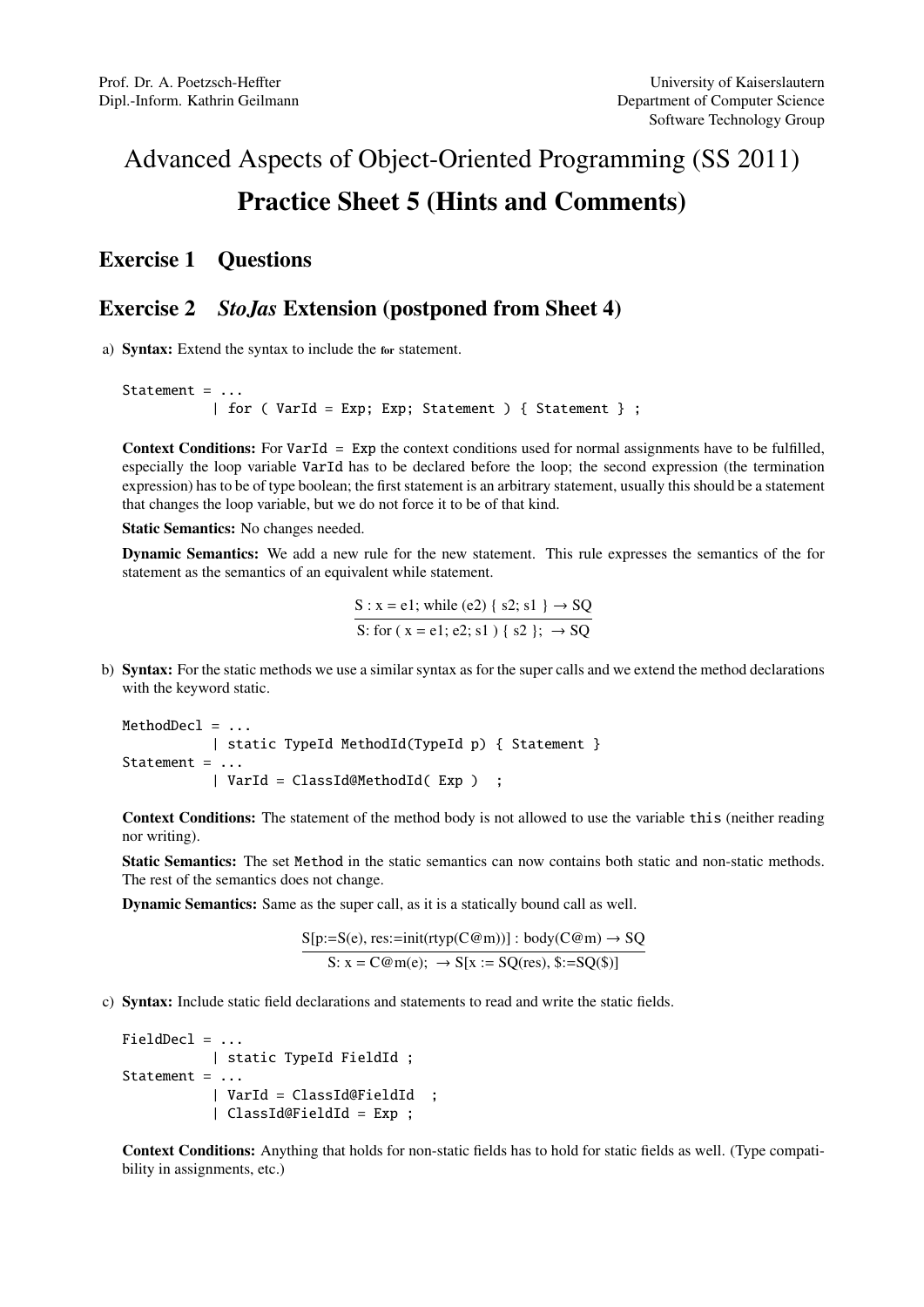To implement the static fields, there are two possibilities. A) Model them as a part of the state, B) use a class-object and consider them to be the instance variables of the class object. We look at a version A here, for a solution using class objects you may refer to Exercise 4 of the year 2008.

Static Semantics: The state space of the program is enlarged. The state now contains not only instance variables  $\langle c, o, f \rangle$  and the store but also the static fields. So first of all, we define the set of static fields, it is similar to the instance variable set, but as static fields belong to classes and not to instances, there is no object reference.

StatFields =  $\{ \langle c, f \rangle \mid f \text{ is a static field of class } c \}$ 

The state now is defined as

$$
State = (VarId \cup \{\$\} \cup \{ClassId@FieldId\}) \rightarrow (Value \cup Store)
$$

Dynamic Semantics: We introduce two new rules for read and write access to the static fields.

 $S: x = \overline{C@f; \rightarrow S[x := S(\overline{C@f})]}$   $S: \overline{C@f = e; \rightarrow S[\overline{C@f} := S(e)]}$ 

When a static field changes, this change remains valid when returning from a method call. Same as a change in the store. Therefor we have to copy the changes originating of an execution of a method body to the calling state. The final states of the call rules therefor change to:

 $S[x := SO(res), \ S := SO(S), \ C@f := SO(C@f)$  for all  $C@f$ 

*For static local variables (not supported by Java) the extension would look similar, just use* C@m@v *for the variables and make sure, that they do not get reinitialized at each method call.*

#### Exercise 3 Covariance & Contravariance

Checked Exceptions have to be caught or declared to be thrown by a method.

- a) With covariant exceptions try-catch blocks catch all thrown exceptions, even if a subtype of the catched exception is thrown. In a contra- or invariant scenario, the programmer has to update his catch statement every time the exception changes (e.g. due to an update in third party code). Depending on the context a program is used in, this would be uncomfortable or even impossible.
- b) Checked exceptions guarantee at compile time, that they are handled by the program. Thus they do not lead to the abortion of the program. See JLS 11.2 for more about compile time checking of exceptions and the reasons for having unchecked exceptions as well.

#### Exercise 4 Generics

```
a) static \langle A \rangle void flip (Pair\langle A, A \rangle p) {
              A tmp = p. fst;
               p.snd = p.fst;p fst = tmp}
b) class C<A extends Comparable <C<A>>> implements Comparable <A> {
              public int compareTo (A \ a) \ \{ \dots \}public \langle A \rangle boolean equals (A \ o) {
                          return this . compare To ( o ) = = 0. compare To ( this );
                           // this method might be called at lesser places than expected, because<br>// overloading is resolved at compile time.
               }
    }
```
c) Collection<?> can hold a collection of anything, whereas Collection<Object> only holds collections to objects, i.e. Collection<?> c = new ArrayList<String>(); is valid, wheras Collection<Object> c = new ArrayList<String>(); is not (remember that generic types are invariant).